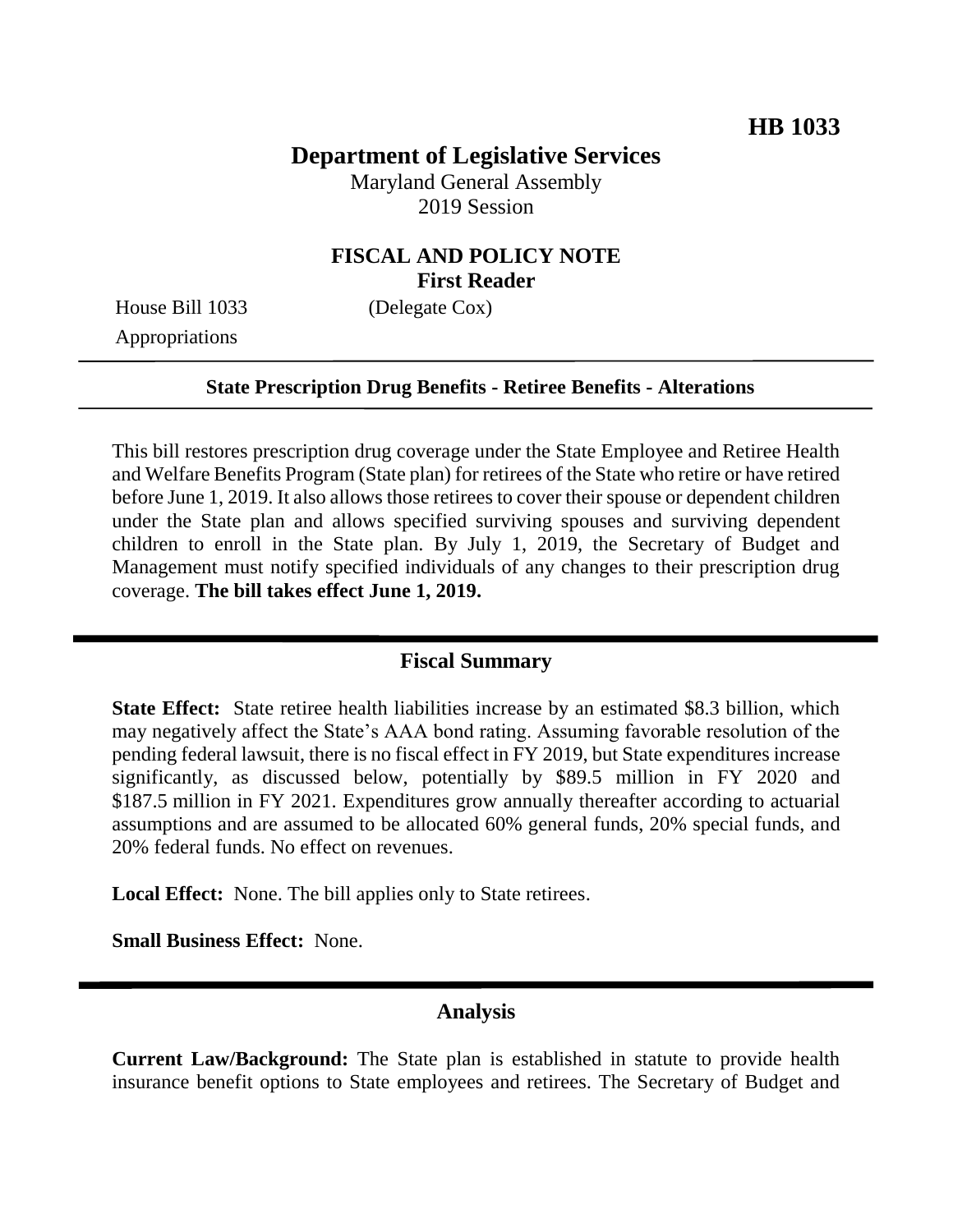Management is charged with developing and administering the program, including selecting the insurance options to be offered.

Health benefits provided to retirees are often referred to as Other Postemployment Benefits (OPEB) to distinguish them from pension benefits.

Upon their retirement, and provided they receive a retirement allowance from the State Retirement and Pension System, retired State employees may enroll and participate in any of the health insurance options provided by the State plan. Until the enactment of Chapter 397 of 2011, this had allowed retired State employees to retain the same health coverage they had as active employees. In addition, active State employees earn eligibility for a partial State subsidy of the cost of health insurance coverage when they retire.

Chapter 397 established new eligibility requirements for retirees to enroll in the State plan and qualify for the premium subsidy if they are hired on or after July 1, 2011. Therefore, the eligibility requirements to enroll in the State plan are different for those who began employment with the State before July 1, 2011, and those who began employment with the State on or after that date. Employees hired *before* July 1, 2011, are eligible to enroll and participate in the group coverage when they retire if they have:

- retired directly from the State with at least 5 years of service;
- retired directly from State service with a disability;
- ended State service with at least 16 years of service;
- ended State service with at least 10 years of creditable service and within 5 years of retirement age; or
- ended State service on or before June 30, 1984.

Employees who began employment with the State *on or after* July 1, 2011, are eligible to enroll in the State plan if they:

- retire directly from the State with at least 10 years of service;
- retire directly from State service with a disability;
- end State service with at least 25 years of service; or
- end State service with at least 10 years of creditable service and within 5 years of normal retirement age.

HB 1033/ Page 2 Similarly, eligibility for the premium subsidy differs depending on when the retiree began employment with the State. A retiree hired *before* July 1, 2011, must have at least 16 years of service to receive the same subsidy of health insurance premiums that is provided to active employees (80% of preferred provider organization premiums, 83% of point of service premiums, and 85% of premiums for exclusive provider organizations and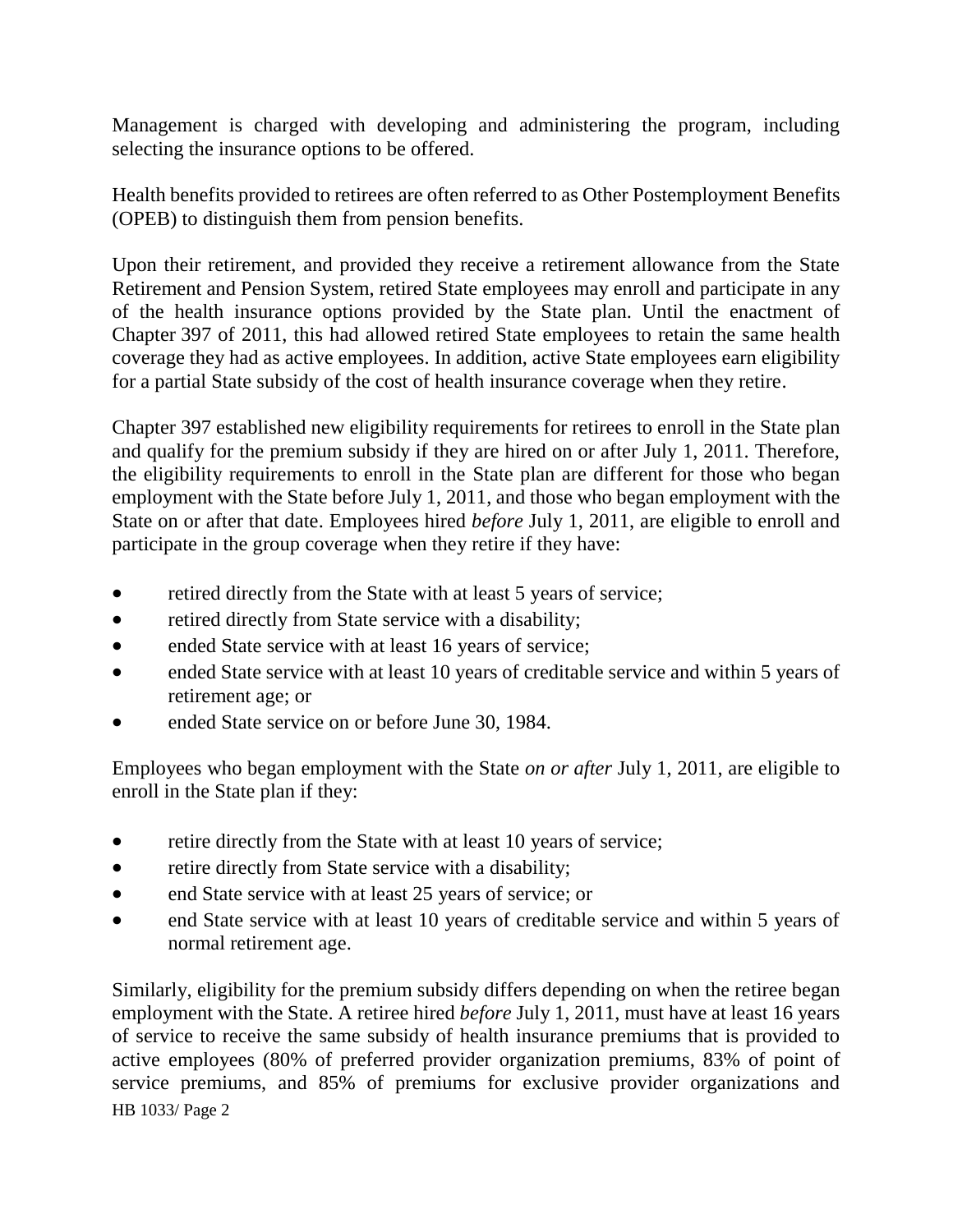integrated health models). If a retiree has fewer than 16 years of State service (but at least 5 years), the benefit is prorated. A retiree hired *on or after* July 1, 2011, must have 25 years of service to receive the same subsidy as that provided to active employees. If a retiree has fewer than 25 years (but at least 10), the benefit is prorated.

As noted earlier, Chapter 397 made changes to OPEB coverage provided to State retirees, particularly in the area of prescription drug coverage. First, it authorized the State to establish health insurance benefit options for retirees that differ from those for active State employees. In addition, Chapter 397 increased the share of the premium for prescription drug coverage paid by retirees from 20% to 25% (it remained 20% for active State employees) and raised out-of-pocket (OOP) limits for retirees to \$1,500 for a single retiree and \$2,000 for family drug coverage (previously, the limit had been \$750 for single or family coverage for both active employees and retirees). Finally, it eliminated State prescription drug coverage for Medicare-eligible retirees in fiscal 2020. Fiscal 2020 was the year that improvements to Medicare Part D prescription coverage enacted by the federal Patient Protection and Affordable Care Act (ACA) were to be fully phased in, allowing Medicare-eligible retirees to get comparable prescription coverage through Medicare instead of from the State.

In response to the new authority to establish separate coverage for retirees, the Department of Budget and Management (DBM) established a new Employer Group Waiver Plan, effective January 1, 2014, to provide prescription drug coverage to Medicare-eligible retirees. Employer Group Waiver Plans are authorized under the 2003 Medicare Prescription Drug Modernization Act and essentially "wrap" employer coverage around the Medicare Part D prescription drug coverage. Participating retirees do not have to actively make any change in their coverage because all interactions between the State plan and Medicare are handled administratively.

In accordance with Chapter 397, State prescription drug coverage for Medicare-eligible retirees was to end July 2019. However, because improvements to Medicare Part D coverage under the ACA were accelerated, and because the State plan year begins on January 1 of each year, Chapter 10 of 2018 (the Budget Reconciliation and Financing Act) accelerated the date coverage would end to January 1, 2019. Chapter 10 also clarified that a non-Medicare-eligible spouse, surviving spouse, dependent child, or surviving dependent child of a Medicare-eligible retiree may remain enrolled in the State prescription drug plan even if the retiree is no longer eligible. Finally, it required the Secretary of Budget and Management to provide written notice to individuals affected by the change in the State prescription drug plan.

In response to the notice of the impending expiration of the State prescription drug benefits, several retirees filed a lawsuit in federal court challenging the State's action on the grounds that it is an unconstitutional breach of contract. On October 16, 2018, the federal court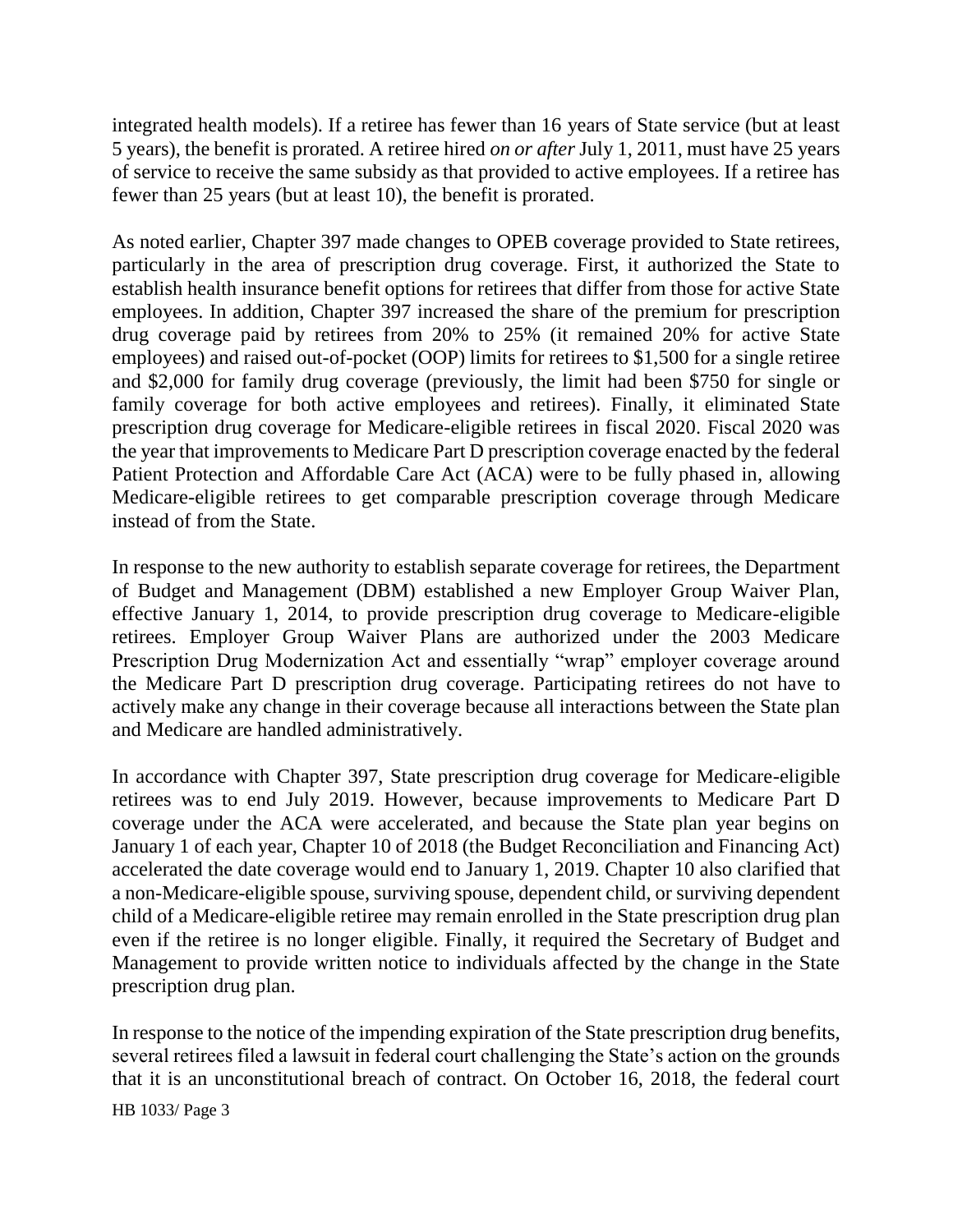issued a temporary restraining order and preliminary injunction preventing the State from terminating coverage until the lawsuit is resolved. As a result, State prescription drug coverage is currently in effect.

State and federal courts have not consistently recognized a contractual obligation that protects retiree health benefits from diminution or infringement when they are established in statute. In the absence of relevant case law in Maryland, a 2005 opinion of the Maryland Attorney General concluded that "the statute does not create a contractual obligation and the General Assembly remains free to amend the law that provides such benefits." It also found that cases in other states had reached various conclusions, including, in some cases, recognizing a vested right to health benefits for retirees. But the Attorney General advised that such cases had limited application in Maryland because they were based on particular state constitutions, collective bargaining agreements, or circumstances in other states. In 2014, a federal district court in California ruled against retired employees of Orange County, finding that county ordinances, resolutions, and other documents did not create an implied vested right to a specific health benefit.

Based on Medicare-eligible retirees' claims cost in calendar 2017, DBM estimates that OOP costs increase under Medicare Part D for 36,223 Medicare-eligible retirees, spouses, and dependents, with almost 40% of all retirees and beneficiaries experiencing an annual increase of less than \$500; however, 267 participants see their OOP costs increase by more than \$10,000. Conversely, 8,946 State retirees and beneficiaries (almost 20%) will pay less under Medicare Part D coverage. **Exhibit 1** provides the breakdown of expected OOP changes to Medicare-eligible retirees as a result of the transition to Medicare Part D coverage.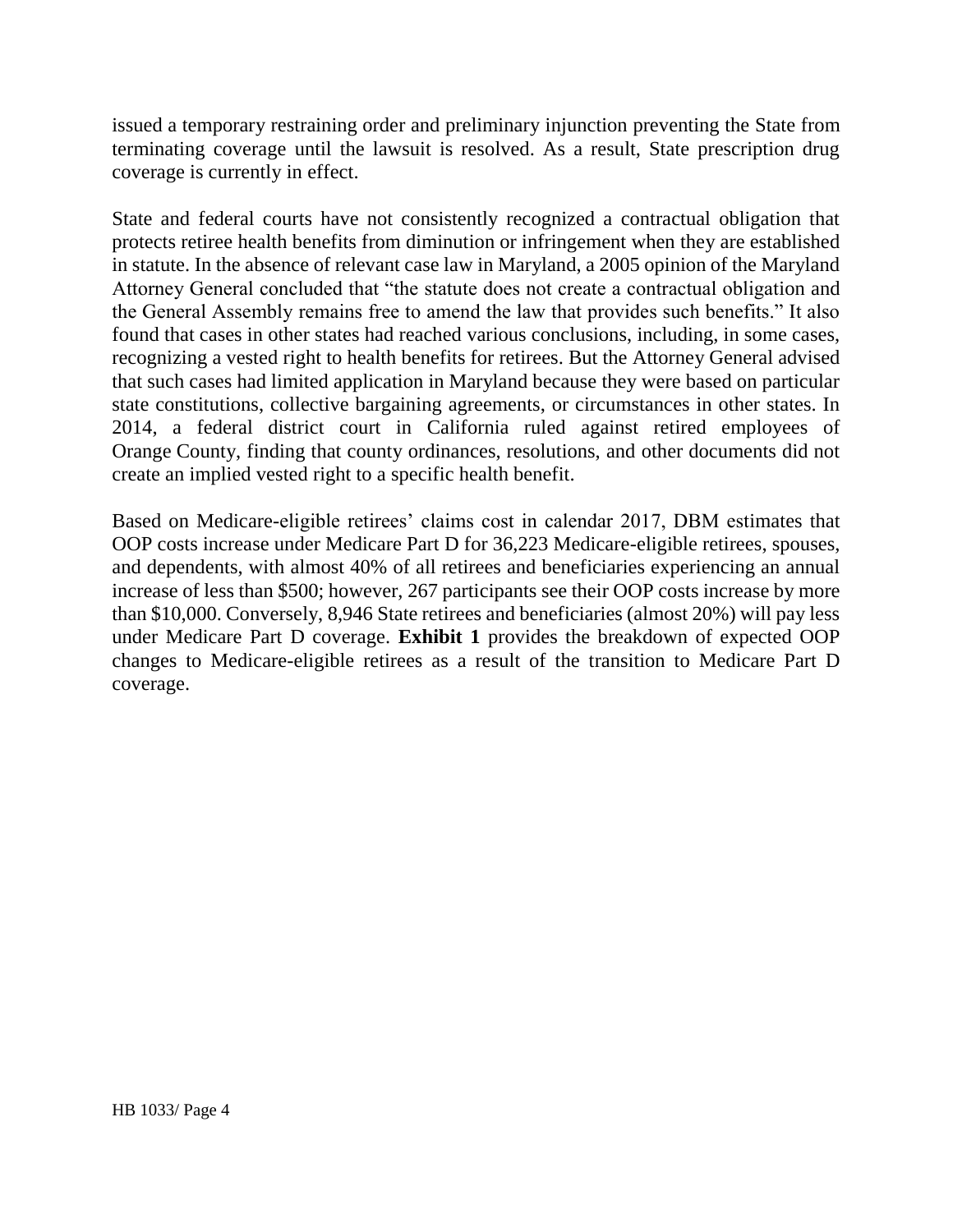### **Exhibit 1 Effects of Transition to Medicare Part D on Retiree Out-of-pocket Costs for Medicare-eligible Retirees Calendar 2017 Claims Data**

|                                                     | <b>Participants</b> | % of Retirees |
|-----------------------------------------------------|---------------------|---------------|
| Lower Out-of-pocket Costs Under Part D              | 8,946               | 19.8%         |
| <b>Out-of-pocket Cost Increases</b>                 |                     |               |
| \$0-\$500                                           | 17,894              | 39.6%         |
| \$500-\$1,000                                       | 7,116               | 15.8%         |
| $$1,000-S1,500$                                     | 4,005               | 8.9%          |
| \$1,500-\$2,000                                     | 2,163               | 4.8%          |
| \$2,000-\$5,000                                     | 3,525               | 7.8%          |
| \$5,000-\$10,000                                    | 1,253               | 2.8%          |
| Over \$10,000                                       | 267                 | 0.6%          |
| <b>Total</b>                                        | 45,169              | 100.0%        |
| Note: Numbers may not sum to total due to rounding. |                     |               |
| Source: Department of Budget and Management         |                     |               |

### **State Fiscal Effect:**

### *Other Postemployment Benefits Liabilities*

The decision to terminate prescription drug coverage for Medicare-eligible retirees under Chapter 397 was driven by concerns about the long-term sustainability of the program if the State's long-term OPEB liabilities were not reduced. Chapter 397 successfully reduced these liabilities. Prior to the Act, the State's total unfunded OPEB liabilities were calculated at \$15.9 billion over 30 years and were consistently noted as a negative factor by bond rating agencies. As the State does not prefund OPEB costs in the same manner that it does pension obligations, the liabilities loomed as a costly future obligation that the State could not afford over the long term. The provision of prescription drug coverage to Medicare-eligible retirees represented one of the single greatest components of that long-term liability. Following the enactment of Chapter 397, which included other liability-reducing provisions, the State's OPEB liabilities dropped by almost half, to \$8.2 billion. The Medicare prescription drug provisions accounted for about \$5.5 billion of the total \$7.7 billion reduction.

HB 1033/ Page 5 Since then, the Governmental Accounting Standards Board (GASB) has changed the way OPEB liabilities are calculated, and health care costs have continued to climb. Together, these two factors have caused the State's OPEB liability to increase since Chapter 397 was enacted. As of July 1, 2018, the State's *net* OPEB liability is \$10.7 billion (the *total* OPEB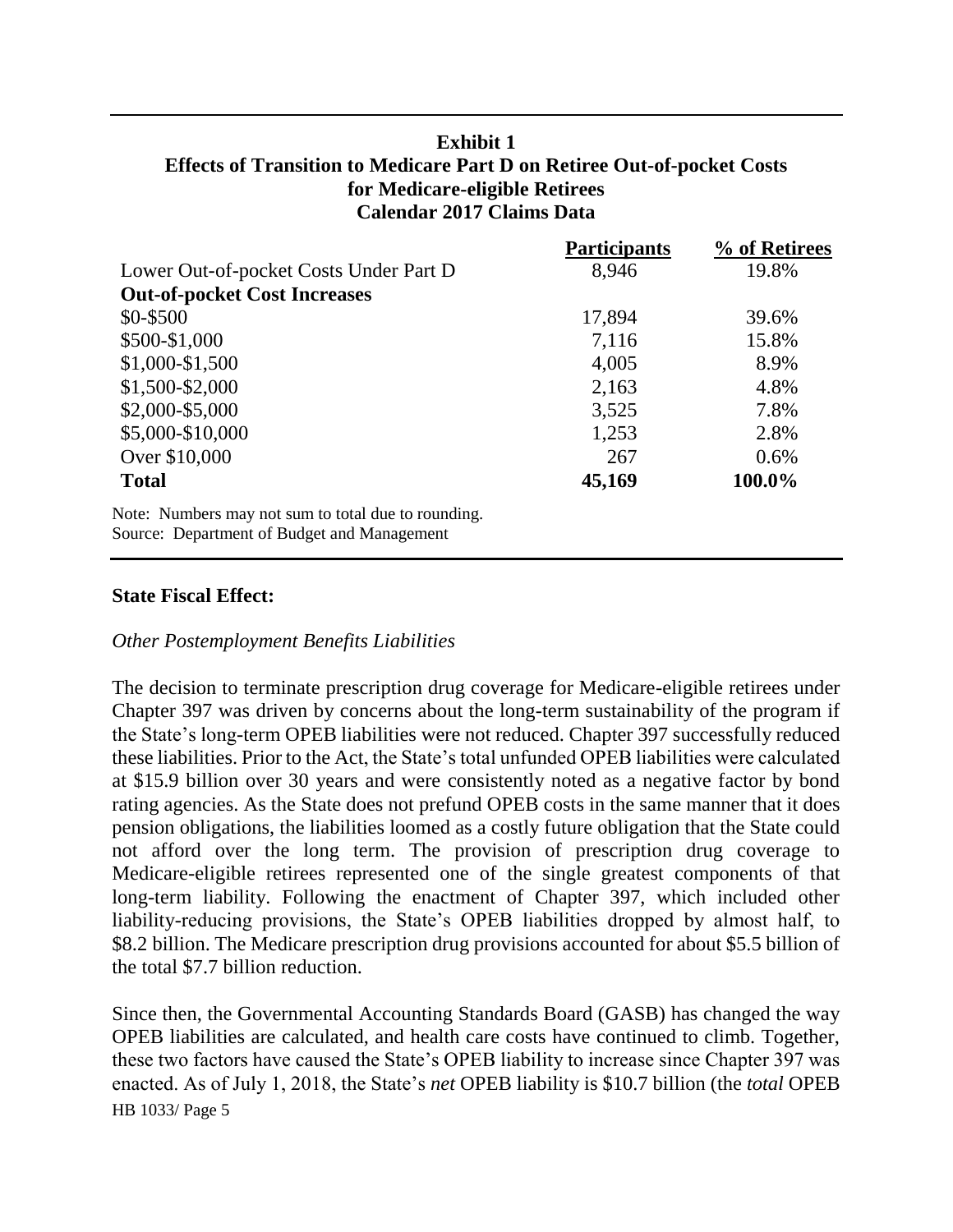liability is \$11.1 billion), which accounts for the continuation of prescription drug coverage for the second half of fiscal 2019 due to the federal court injunction.

DBM's consulting actuary projects that the restoration of full prescription drug benefits under the bill increases the State's net OPEB liability by \$8.3 billion. Under the new GASB accounting rules, the full liability is reflected on the State's balance sheet, so an increase of that magnitude has the potential to negatively affect the State's AAA bond rating. Any such effect is not reflected in this analysis but could be meaningful.

### *Annual Costs*

Calculation of the bill's effect on the State's expenditures for retiree prescription drug coverage is complicated by two factors. First, the federal injunction requires the State to maintain coverage despite current State law, and the injunction remains in effect for an indeterminate amount of time (until the lawsuit is resolved). Second, the State plan year begins on January 1, but the State fiscal year begins on July 1. This analysis assumes that changes in coverage are made only at the beginning of each plan year, so any change in coverage levels and expenditures affects only half of the first fiscal year.

The bill requires the State to maintain coverage, which is also required by the federal injunction, so the bill has no immediate fiscal effect. If the lawsuit is resolved in the State's favor prior to January 2020, the bill requires State expenditures to be maintained for the second half of fiscal 2020 (January 1, 2020, through June 30, 2020) at a prorated (half year) cost of \$89.5 million. State expenditures are then annualized beginning in fiscal 2021 and assumed to increase annually according to actuarial assumptions, resulting in a fiscal 2021 cost of \$187.5 million. If the lawsuit is resolved in the plaintiff's favor, the bill has no effect because the State must maintain coverage anyway. If the lawsuit is not resolved prior to January 2020, any potential fiscal effect is delayed and contingent on a favorable ruling for the State. In general, State retiree medical costs are assumed to be allocated 60% general funds, 20% special funds, and 20% federal funds.

## **Additional Information**

**Prior Introductions:** None.

**Cross File:** None.

**Information Source(s):** Department of Budget and Management; Department of Legislative Services